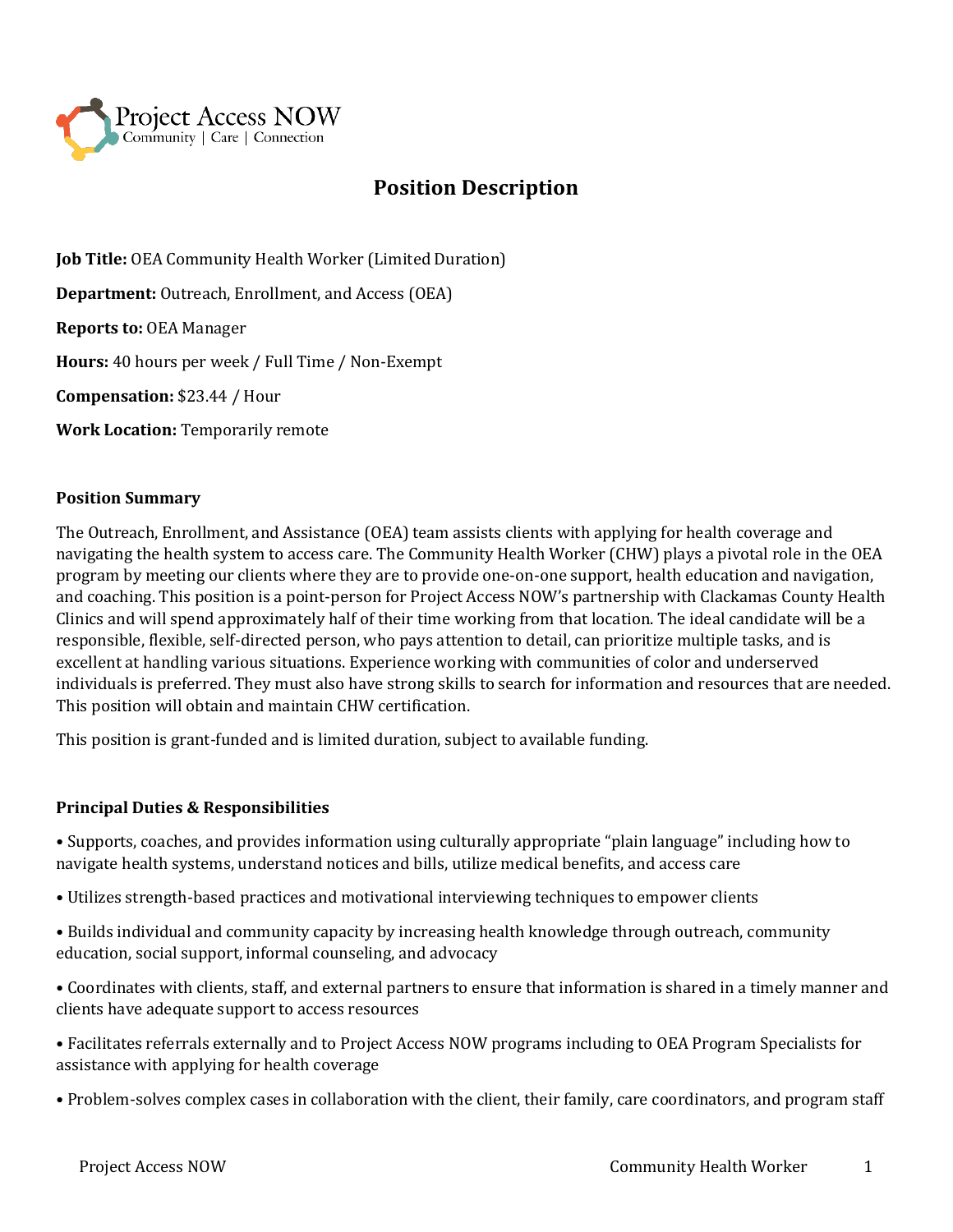- Responds to in-person, phone, email, and referral queues in a timely manner
- Collects and maintains qualitative and quantitative data for service delivery, reports, and grants
- Communicates challenges with sites, clients, and processes to CHW Supervisor and OEA Program Manager
- Participates in team meetings, organizational committees, and staff meetings to improve program delivery and organizational culture
- Complies with organizational policies, contractual obligations, and HIPAA
- Other duties as assigned

### **Qualifications**

- Fluency in both Spanish and English required.
- Clackamas County resident or someone familiar with Clackamas County preferred.
- Experience as a Community Health Worker, Oregon certification preferred
- Ability to teach individuals and groups with a variety of learning styles and communication preferences
- Cultural-responsiveness and understanding of trauma-informed care approaches
- Ability to work independently and as a team
- High level of accountability and reliability
- A valid Oregon driver's license and proof of insurance, or a reliable mode of transportation is required
- Must be able to pass a background check

#### **Education, Experience, Transferrable Skills**

- High school diploma or equivalent
- Lived experience and an excellent understanding of various community-based resources
- Experience with Microsoft 365, SharePoint, Teams, and Virtual Meeting platforms
- Experience serving diverse, traditionally underserved communities is desired
- Experience working cross culturally to support healthcare outcomes
- Knowledge of health coverage options, tax filing regulations, and marketplace enrollment is preferred
- Creative, with strong analytical and problem-solving skills, and ability to prioritize multiple tasks

• Verbal and written English language proficiency sufficient to communicate with co-workers, community leaders, and community members

#### **Working Conditions**